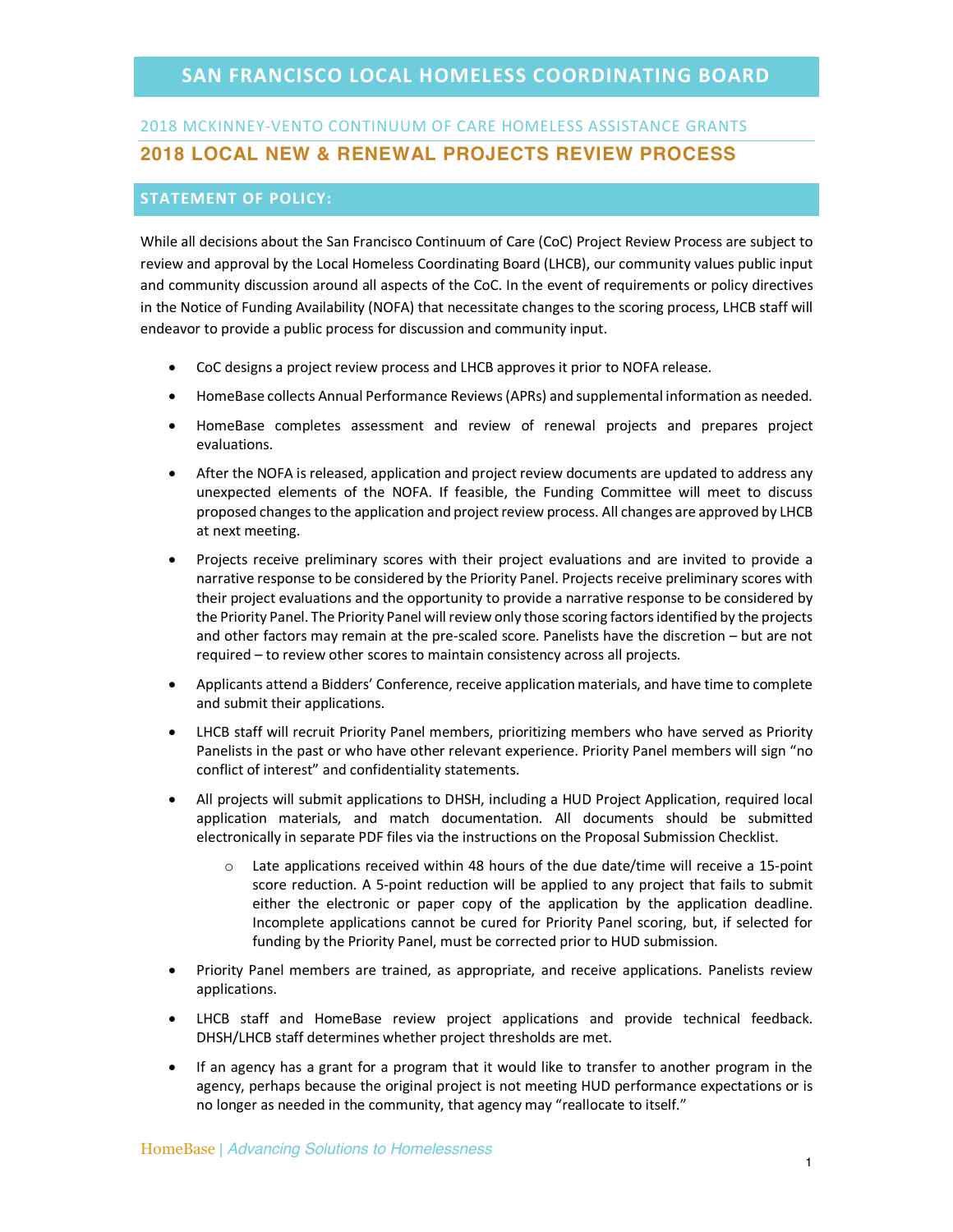### **SAN FRANCISCO LOCAL HOMELESS COORDINATING BOARD**

- o Agencies considering this option should consult with DHSH and/or HomeBase, as grant amendment may be a better option. There are some requirements involved in changing a program via reallocation, including the populations that must be served under the 2018 NOFA.
- $\circ$  In the competition, only that agency may apply for the earmarked funding as long as the reallocated project application is reasonably strong and is compliant with HUD requirements. The reallocated project application will be scored with the other new projects. The application must score at least on a comparable level with the other new project applications.
	- **•** If the application is reasonably strong, an extra 5 points (parallel to the bonus points for renewal permanent housing) will be added to the final score and the project will be placed in rank order with the renewal projects. The project may be in Tier 1 or Tier 2, depending on its score.
	- **•** If the application is not reasonably strong, the Panel may use the funding for another new project, rank the new project at the bottom of Tier 2, or suggest the agency revert to the old program.
- Priority Panel meets to review and discuss applications together, identify technical assistance needs, and to continue to individually score them. Priority Panel members then finalize individual scores. Scores are added and applications are ranked and placed into either Tier 1 or Tier 2.
	- $\circ$  Renewal projects that are for permanent supportive housing for leasing, rental assistance, or operations will receive 4 bonus points in scoring and will be ranked, and placed in Tiers, with that preference.
	- $\circ$  Renewal projects that are for permanent supportive housing for leasing, rental assistance, or operations and commit all turnover units to housing chronically homeless individuals or families will receive 1 bonus point in scoring and will be ranked, and placed in Tiers, with that preference.
	- o Renewal projects that do not yet have performance data for a full year of operation will be held harmless and awarded full points on all scoring factors that cannot be evaluated. Second-time or older renewal projects that do not have performance data for a full year of operation will be required to submit an explanation as to why they have not started spending out project funds and provide a plan for doing so within the HUD-mandated period. In extreme cases where community funding is at risk, panelists may exercise discretion, including recommending reallocation or placement into Tier 2.
		- § First-time renewal housing projects that propose to apply for fewer than 90% of the units in their original New Project application will not be held harmless, and will receive two-thirds points on all scoring factors that cannot be evaluated.
	- o Renewal HMIS and Support Services for Coordinated Entry projects will be ranked at the bottom of Tier 1.
	- o New HMIS and Support Services for Coordinated Entry project applications will be ranked at the top of Tier 2.
	- $\circ$  If the HUD tier rules allow for projects to "straddle" the tiers, i.e. to fall partially in Tier 1 and partially in Tier 2, then the top-scoring non-HMIS, non-Coordinated Entry project in Tier 2 will be moved to straddle the tiers.
	- o New projects will be scored and ranked based on the New Project Scoring Tool.
		- § The San Francisco CoC prioritizes projects with established track records in enhancing system performance. To promote system performance by increasing